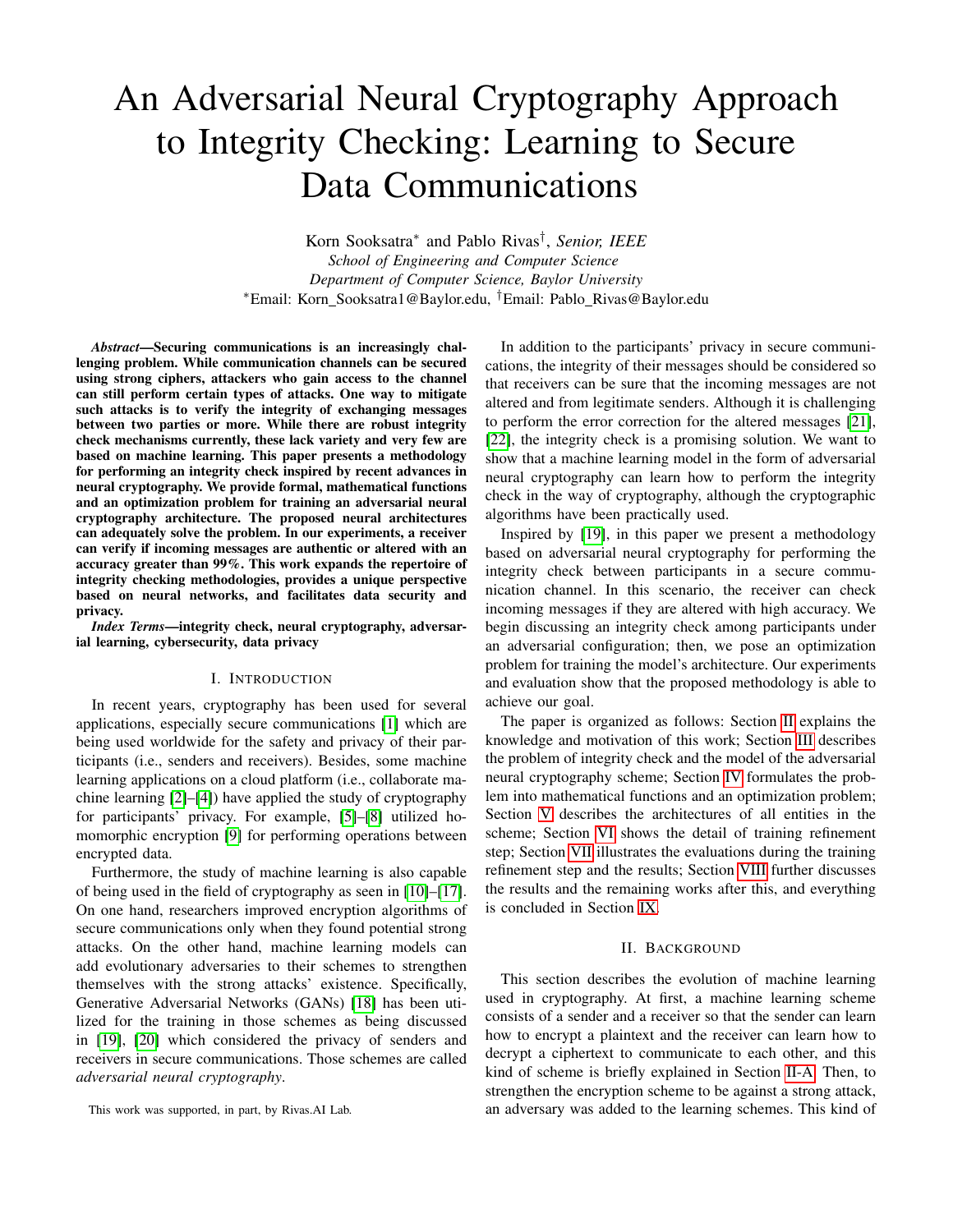approach is described in Section [II-B](#page-1-2) and is utilized in our approach.

# <span id="page-1-1"></span>*A. Machine Learning Cryptography*

On these years, machine learning models have been applied in the field of cryptography. The existing works [\[10\]](#page-6-6)–[\[16\]](#page-7-6) utilized neural network models to create encryption schemes for secure communications. They treated the parameters of neural networks as keys for the schemes which are not very secure since an adversary can create the substitute models that can resemble the target models as described in [\[23\]](#page-7-7)–[\[25\]](#page-7-8).

Moreover, Shruti et.al [\[17\]](#page-7-0) exploited a deep learning model to create an encryption scheme including a key generation system. The whole system consists of a genetic algorithm [\[26\]](#page-7-9) and a DNA computing [\[27\]](#page-7-10). They implemented the key generation system with the genetic algorithm where its fitness function can measure how random each population is. Then, the selected key is used in the DNA computing to encrypt a message and decrypt a ciphertext. Specifically, this DNA computing consists of transcription and translation [\[27\]](#page-7-10).

Although these approaches can provide the security for messages in secure communications, they do not guarantee that it can be against strong attackers because there is always weaknesses in every encryption scheme. Further, learning models can find countermeasures against the strong attackers when only they adjust themselves with the attackers in their schemes. Therefore, some recent works have included attackers in their scheme and these are explained in Section [II-B.](#page-1-2)

# <span id="page-1-2"></span>*B. Adversarial Neural Cryptography*

This approach utilizes GANs [\[18\]](#page-7-1) by adding an adversary into the learning scheme. Abadi et.al. [\[19\]](#page-7-2) designed this approach by including Alice, Bob and Eve in their scheme. this starts by Alice encrypting message  $P$  with key  $K$  to ciphertext  $C$ . Then, Eve eavesdrops  $C$ , and Bob receives  $C$ whereas only Alice and Bob have key  $K$ . At last, Eve and Bob decrypt ciphertext  $C$  and respectively obtain  $P_{Eve}$  and  $P_{Bob}$ . Obviously, Eve is the adversary of this scheme. The ultimate goal is that Alice and Bob can fully communicate to each other while Eve cannot read the plain message P. The scheme can be demonstrated in [1.](#page-1-3)

The loss functions for Alice, Bob and Eve were carefully designed for the refinement step to make Bob able to decrypt ciphertext  $C$  and Eve unable to do it. As a result, Bob can almost fully recover plaintext  $P$  with the accuracy of greater than 95%. Furthermore, Eve cannot correctly decrypt ciphertext  $C$  with the accuracy of almost  $50\%$  which is not different to the random guess. Later, Coutinho et.al [\[20\]](#page-7-3) empirically showed that the encryption between Alice and Bob in the scheme can be improved when Eve is stronger by providing more information to it. Specifically, they enhanced Eve by considering it as a chosen-plaintext adversary.

The aforementioned existing works of this kind of approach (i.e. adversarial neural cryptography) only focus on confidentiality which is one of security principles [\[28\]](#page-7-11). There is also another important principle that is not considered and on which

<span id="page-1-3"></span>

Fig. 1: Learning scheme for encryption with adversarial neural cryptography.

<span id="page-1-4"></span>

Fig. 2: Man-in-the-middle attack scheme.

cryptography can be applied. That is integrity. Therefore, our work focuses on how to design a scheme to let machine learning models learn how to perform the integrity check by using adversarial neural cryptography approach to be prepared for a strong adversary. To the best of our knowledge, this is the first work that utilizes adversarial neural cryptography for providing integrity of messages in secure communications.

## III. PROBLEM AND SYSTEM MODEL

<span id="page-1-0"></span>The scheme of this work is similar to the one described in Section [II-B](#page-1-2) which consists of Alice as the sender, Bob as the receiver and Eve as the adversary. Alice desires to send a message  $(P)$  to Bob; however, Eve is in the middle between them and performs man-in-the-middle attack. Specifically, Eve receivers P from Alice, is capable of alter some parts of P and relays this altered message  $P'$  to Bob. Therefore, Bob receives  $P'$  and does not know that this message has been altered.

To prevent the communication from this kind of attack, Alice then adds the signature  $S$  computed from the combination of  $P$  and the key  $K$  so that Bob can find if the received message has been altered by considering  $P$ ,  $S$  and  $K$ . This solution has been done in many existing works in term of cryptography (e.g. CRC [\[29\]](#page-7-12), HMAC [\[30\]](#page-7-13) and digital signature technique [\[31\]](#page-7-14)). Thus, the scheme can be illustrated by Fig. [2](#page-1-4) where  $\|\cdot\|$  is the concatenation operator and  $B(x)$  is the alteration-check function outputting  $0$  if  $x$  is a message from Alice and not altered and 1 otherwise.

The mechanism of this scheme works as follows: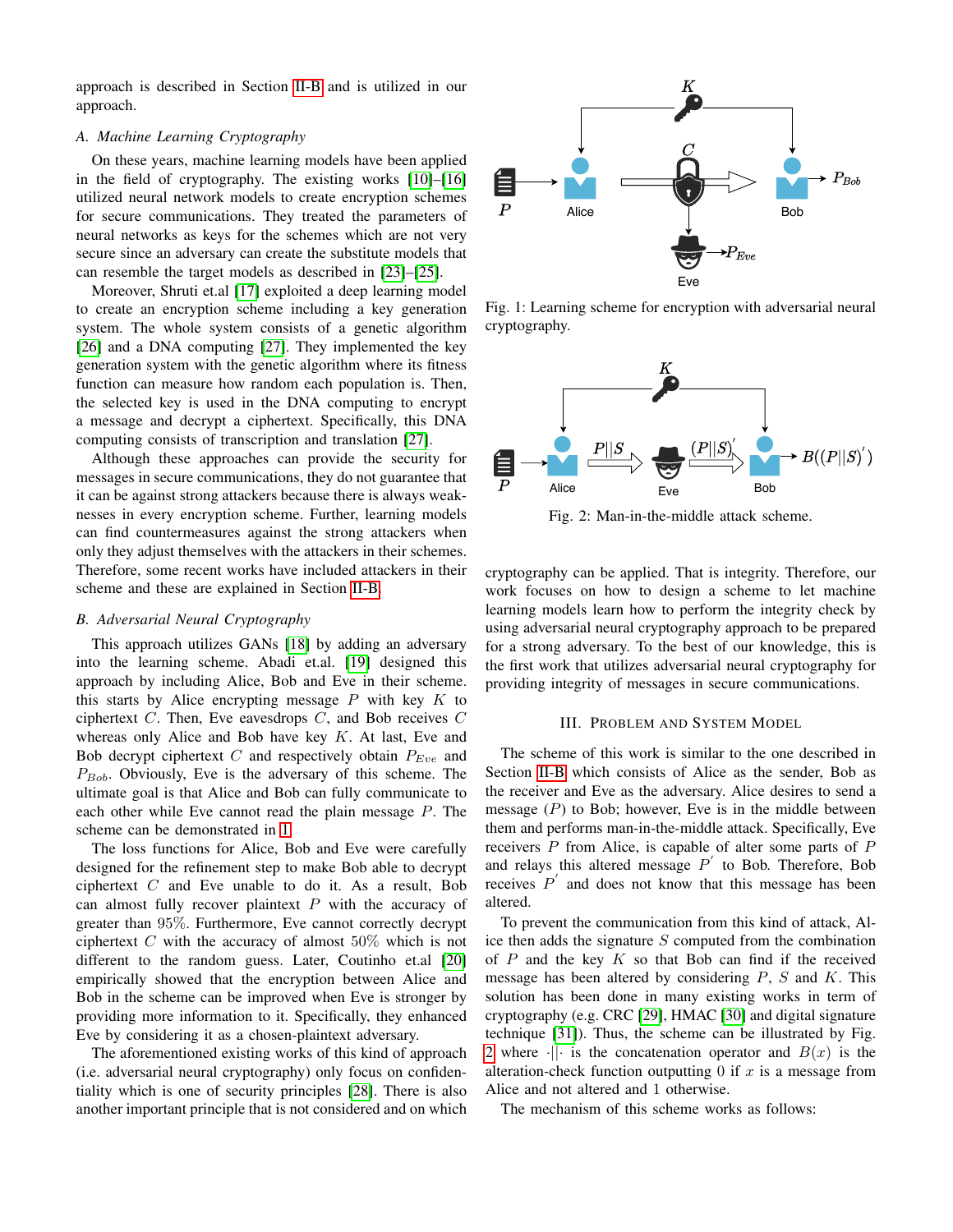<span id="page-2-3"></span>

Fig. 3: Training model for integrity check.

- 1) Alice takes  $P$  and  $K$  as its input and computes signature S.
- 2) Alice concatenates P and S and tries to send  $P||S$  to Bob; nonetheless, Eve is in the middle between them.
- 3) Eve receives  $P||S$  and relays  $(P||S)$ <sup>'</sup> to Bob.
- 4) Bob receives  $(P||S)$  and computes  $B((P||S)')$  where  $B: \mathbb{R}^{|P|+|S|} \to \mathbb{R}$ . If  $P||S = (P||S)'$ ,  $B((P||S)') = 0$ and  $B((P||S)^{'})=1$  otherwise.

In this work, Alice, Bob and Eve are neural networks, and the goal is to let Alice and Bob learn how to create the signature and identify whether the received message has been altered respectively. Further, to make Alice and Bob strong, they have to be against a strong adversary. Hence, Eve also needs to learn how to alter  $P||S$  so that Bob cannot identify that  $P||S \neq (P||S)^{T}$ .

The training model is shown in Fig. [3](#page-2-3) where  $x$  is selected from either  $P||S$  or  $(P||S)'$ . The algorithm for training Alice, Bob and Eve and their architectures are mainly adopted and modified from generative adversarial networks (GANS) [\[18\]](#page-7-1) and the adversarial neural cryptography in [\[19\]](#page-7-2). These all will be explained in the subsequent sections.

#### IV. PROBLEM FORMULATION

<span id="page-2-0"></span>Alice's and Bob's goal is to maximize the alteration probability  $(B(\cdot))$  when  $(\overline{P}||S)'$  is different to  $P||S$  and minimize it when  $(P||S)'$  is not different to  $P||S$ . Note that  $A(\cdot)$ , where  $A: \{0,1\}^{|P|+|K|} \to \{0,1\}^{|P|} \times \mathbb{R}^{|S|}$ , is the signature function of Alice and  $E(\cdot)$ , where  $E: \mathbb{R}^{|P|+|S|} \to \mathbb{R}^{|P|+|S|}$ , is the alteration function of Eve. Therefore, Alice's and Bob's loss function can be formulated as

<span id="page-2-4"></span>
$$
L_{AB}(x) = log(1 + B(A(x))) + log(2 - B(E(A(x))))), (1)
$$

where x is a plaintext. The first part of [\(1\)](#page-2-4) is to make  $B(\cdot)$ close to 0 when the input is directly from Alice, and the other part is to make  $B(\cdot)$  close to 1 when the input is from Eve. Additionally,  $1+B(A(x))$  and  $2-B(E(A(x)))$  are to ascertain the valid value since  $log(0) = -\infty$ . Further, the expected value of  $(1)$  over the training dataset D is formulated as

$$
\mathbb{L}_{AB,D} = \mathbb{E}_{x \in D}(L_{AB}(x)),\tag{2}
$$

where each data  $x$  in  $D$  is a message in form of  $P$  which is Alice's input.

On the other hand, Eve's goal is to alter  $P||S$  to  $(P||S)'$ as much as possible; at the same time, it needs to make Bob not able to realize that it alters  $P||S$ . Hence, its loss function can be formulated as

<span id="page-2-5"></span>
$$
L_E(x) = log(1 + B(A(x))) - c \cdot d(A(x), E(A(x))), \quad (3)
$$

where x is a plaintext,  $d(X,Y) = \sum_{i=1}^{|P|} |X_i - Y_i|$ ,  $X_i$  is the value of  $X$  at index  $i$  and  $c$  is its hyperparameter. The first part of [\(3\)](#page-2-5) is to fool Bob that  $P||S = (P||S)'$  and the last part is to alter  $P||S$  as much as possible. Note that if c is large, Eve will focus on increasing  $d(P||S,(P||S)^{'})$ , and thereby Eve may not be successful fooling Bob.

Additionally, the expected value of [\(3\)](#page-2-5) over training dataset D can be formulated as

$$
\mathbb{L}_{E,D} = \mathbb{E}_{x \in D}(L_E(x)). \tag{4}
$$

Further, it is worth noting that every value in S and  $(P||S)^{T}$ is in the range  $[-1, 1]$ .

## V. NEURAL NETWORK ARCHITECTURE

<span id="page-2-1"></span>Since we want Alice to create  $S$  with respect to  $P$  and  $K$ , we apply the architecture from [\[19\]](#page-7-2); however, we use only a part of it because creating  $S$  does not need the whole network. Specifically, Alice's architecture starts with the input layer which is  $P||K$ , and then the next layer is a fullyconnected(FC) layer to mix them together. After that, the subsequent layers are two 1-dimension convolutional layers to spatially transform them to the signature, and the last layer is a FC layer to make sure that the size of the output is  $|S|$ . All the layers are followed by *tanh* activation functions.

Bob's architecture is similar to Alice's except that after the two convolutional layers, there are two more FC layers followed by *ReLU* activation functions and one more layer followed by a *sigmoid* activation function. These additional FC layers are for the classification task which is to detect the alteration of the incoming message.

Lastly, Eve's architecture is also similar to Alice's except that Eve has two extra FC layers after the convolutional layers because it lacks of  $K$  as its input. The architecture of all entities are shown in Table [I](#page-3-1) where the values in Dense columns are the numbers of neurons in the particular layers, and the values in 1D-Conv are the numbers of filters, the sizes of the particular filters and the strides respectively.

## VI. TRAINING REFINEMENT

<span id="page-2-2"></span>From the above formulations, we can train Alice, Bob and Eve as follows. We design to run the training in  $\eta$  epochs. In each epoch:

- 1) Set Eve to be untrainable since Alice and Bob is trained first, and they need to use Eve during their training part.
- 2) Train Alice and Bob one time with dataset D.
- 3) Set Alice and Bob to be untrainable because training Eve needs to use Alice and Bob, and set Eve trainable.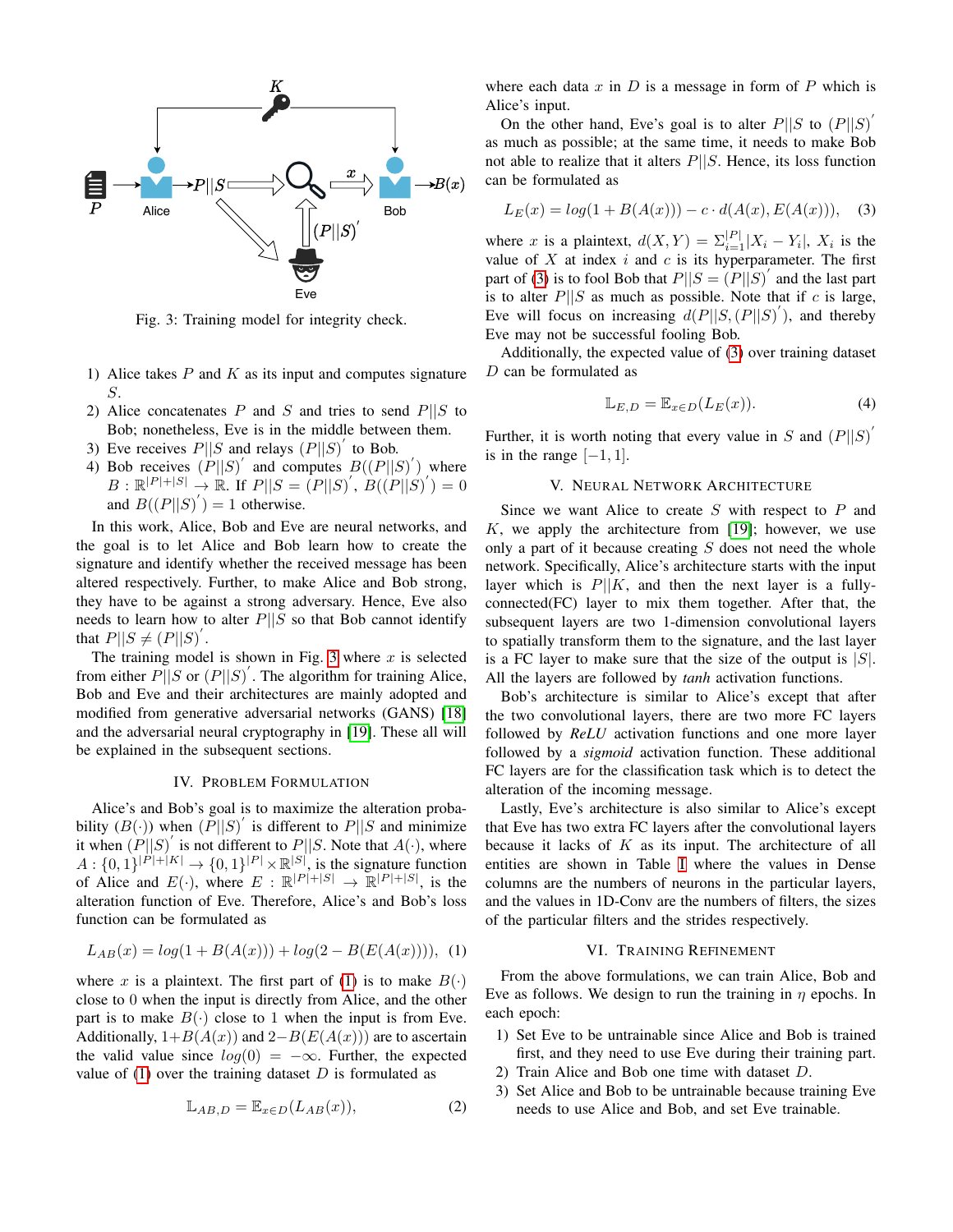TABLE I: The architecture of our proposed adversarial neural cryptography.

<span id="page-3-1"></span>

| Entity<br>Layer<br>$\rightarrow$<br>مراب | Dense                       | Dense                         | <b>ID-Conv</b> | 1D-Conv | 1D-Conv                  | Dense             | Dense                                               | Dense                          |
|------------------------------------------|-----------------------------|-------------------------------|----------------|---------|--------------------------|-------------------|-----------------------------------------------------|--------------------------------|
| Alice                                    | K<br>$\boldsymbol{P}$<br>-- |                               | 2.4.1          |         | $\overline{\phantom{a}}$ |                   |                                                     | Φ                              |
| Bob                                      | $\mathbf{P}$<br> K          |                               | 2.4.1          | 4,2,2   | 4,1,1                    | К<br>$\mathbf{D}$ | $\overline{D}$<br>$K^{\circ}$<br>$\sqrt{2}$<br>I J. |                                |
| Eve                                      | K<br> P                     | $\mathbf{D}$<br>$K^{\dagger}$ | 2.4.1          | 4.2.2   | $\overline{\phantom{a}}$ |                   | $\mathbf{D}$<br>$\overline{K}$<br>--                | $\mathbf{D}$<br>$\overline{K}$ |

4) Train Eve twice since Eve has to be strong so that Alice and Bob can be trained again a strong adversary.

Note that a gradient-based method (e.g. *SGD* [\[32\]](#page-7-15), *Adam* [\[33\]](#page-7-16) and *RMSprop* [\[34\]](#page-7-17)) is applied to each training. This procedure can be described in Algorithm [1.](#page-4-0)

# VII. EXPERIMENTS AND RESULTS

<span id="page-3-0"></span>The following paragraphs describe the experimental setup and the results of our experiments.

#### *A. Setup*

The integrity check of adversarial neural cryptography is implemented and simulated by Python 3 and Tensorflow 2. The plaintext's and key's sizes are 16. The number of training data is  $2^{|P|}$ , and the batch size is 512. Further, all the training data is randomly generated, and the optimizer for training the models is *Adam* [\[33\]](#page-7-16) with the learning rate of 0.001. The experiments and evaluations include:

- The explanation of Alice's, Bob's and Eve's behaviors during the training.
- The effect of hyperparameter c and  $|S|$  on the convergence time during the training.
- The statistical score of the results on different hyperparameters.

## *B. Alice's, Bob's and Eve's behaviors*

With  $c = 0.01$ ,  $|S| = 5$  and  $|P| = |K| = 16$ , Eve can fool Bob from iteration 0 to 400 as seen in Fig. [4.](#page-3-2) Fig. [4a](#page-3-2) shows the loss values of Alice, Bob and Eve during the training and illustrates that Eve's loss is very low before iteration 400 Bob's loss is significantly high. However, Eve's loss goes higher and higher after iteration 400; in contrast, Bob's becomes much lower, and their losses are converge around iteration 600. At last, Eve cannot fool Bob after iteration 600 as demonstrated in Fig. [4b](#page-3-2) which shows Bob's output when the input is from Alice and Eve.

Additionally, Fig. [4c](#page-3-2) shows the distance between Alice's and Eve's outputs (i.e.  $P||S$  and  $(P||S)'$  respectively) during the training. It can be noticed that Eve is very strong because the distance is very low around iteration 200. Nevertheless, Eve decides to increase the distance at iteration 400 since it realizes that it cannot reduce its loss anymore if it reduces the distance because Bob is becoming stronger and stronger. Finally, the distance is very high and converge at iteration 600.

## *C. The effect of* c *and* |S| *on the convergence time*

As being discussed,  $c$  is the regularizer to balance between fooling Bob and how messy the message is in [\(3\)](#page-2-5). Hence, when setting  $c$  to 0, Eve does not change the message received from Alice and simply relay the same message to Bob. In contrast,

<span id="page-3-2"></span>







(c) The distance between Alice's and Eve's output.

Fig. 4: The evaluation values over training iterations with  $c =$  $0.01, |S| = 5$  and  $|P| = 16$ .

when setting  $c$  to a large real number, Eve changes the received message a lot; however, it does not care if Bob will realize that the message is altered. Consequently,  $c$  should not be set too low or too high. Further, c impacts on the convergence time as demonstrated in Fig. [5](#page-5-1) which shows Bob's output during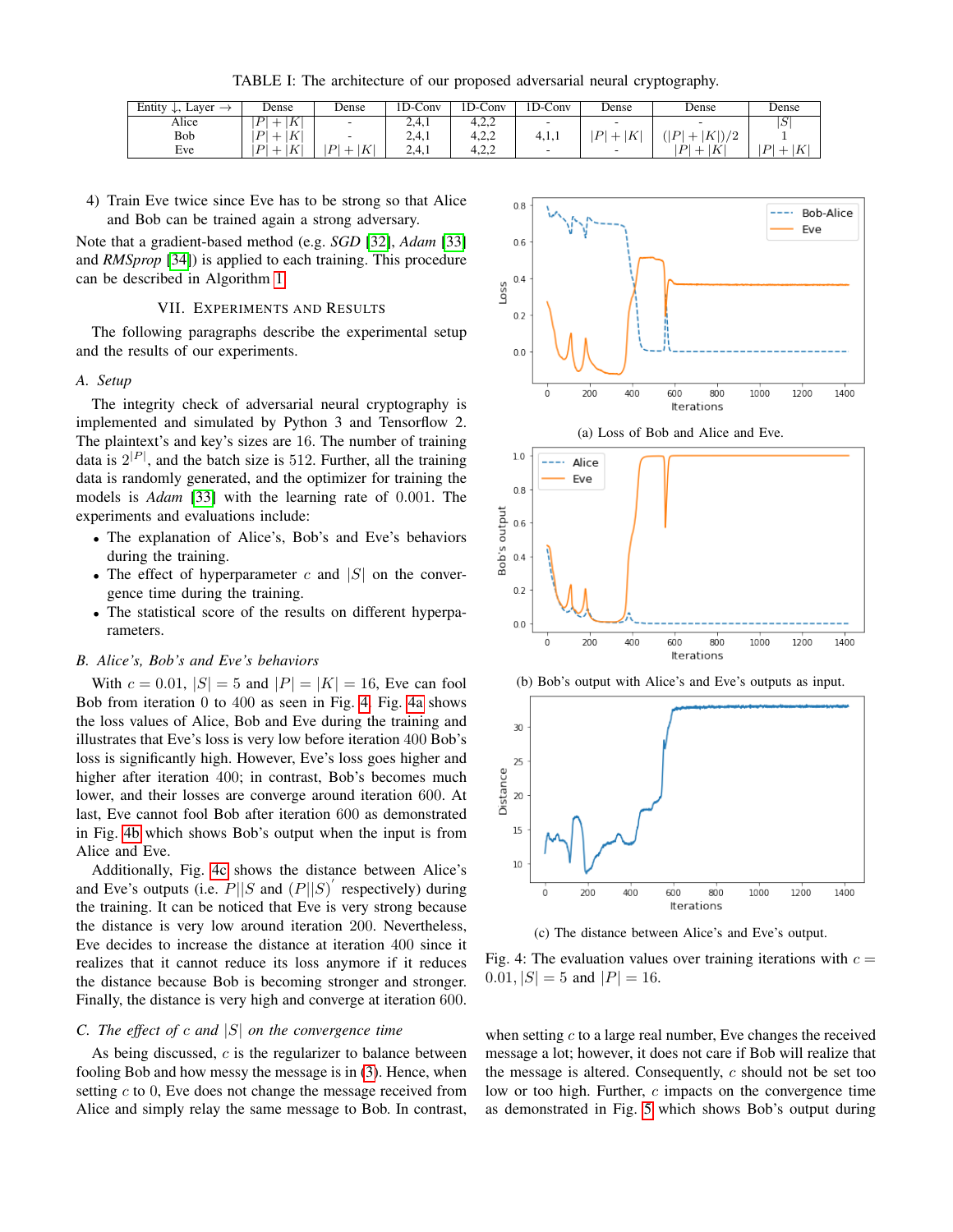Algorithm 1: Gradient-based optimization algorithm for integrity check.

**Input:** Alice, Bob, Eve,  $\eta$ for  $i = 1 : \eta$  do Set Alice and Bob into a trainable state; Set Eve to be untrainable, allowing Alice and Bob to learn to communicate; Randomly generate a set of plaintext  $P$  and unique key  $K$  as  $D$ ; Train Alice and Bob by using  $\nabla L_{AB,D}$ ; Set Alice and Bob untrainable, allowing Eve to learn to break the learned encryption protocol; Set Eve trainable and let the model train for the next two iterations; for  $i = 1:2$  do Randomly generate a set of  $P$  and  $K$  as  $D$ ; Train Eve by using  $\nabla \mathbb{L}_{E,D}$ ; end end Result: Parameters of Alice, Bob and Eve

<span id="page-4-0"></span>the training with different  $c$ . Fig. [5a](#page-5-1) shows that Bob's output can be convergence at iteration 50 which is much earlier than Bob's outputs in Fig. [5b](#page-5-1) and [5c](#page-5-1) because it has the least c. Hence, Eve does not focus much on fooling Bob, and thereby Bob can easily beat Eve very early. Similarly, Bob's output in Fig. [5b](#page-5-1) is convergence earlier than the one in Fig. [5c](#page-5-1) with the same reason. Nonetheless, Bobs with  $c = 0.01$  and  $c = 0.005$ are comparatively struggled fighting with Eve as seen in Fig. [5b](#page-5-1) and [5c.](#page-5-1) Thus, Bobs in those settings can be stronger than the one with  $c = 0.1$ .

Further, Fig. [6](#page-5-2) illustrates that Bob's output is always 0 no matter its input is from Alice or Eve. Hence, this can be claimed that with comparatively small  $|S|$ , Bob cannot find the difference Alice's output and Eve's output.

## *D. Statistical scores of the results*

The test data is generated to evaluate Alice and Bob in several settings and has three part: 10000 Alice's outputs, 5000 Eve's outputs and 5000 randomized values. We assume that it is very difficult to randomize a value to mimic Alice's output. Therefore, randomized values are not legitimate for Bob. In the other words, there are 10000 legitimate data and 10000 altered data; hence, this test data is balanced. In addition, Eve generating those test data was trained with  $c = 0.005$ . Moreover, in each setting, the optimal threshold is obtained from the threshold that achieves the maximum difference between true positive rate (TPR) and false positive rate (FPR).

Table [II](#page-4-1) shows the confusion matrix of the result in the setting of  $c = 0.005$  and  $|S| = 6$  and demonstrates that there is only 12 messages from Alice that are misclassified as from others (false positives). Also, only 19 messages from others are misclassified as from Alice, and most of them are randomly generated test data which can be outliers. The rest of this section shows the empirical score indicating the performance of our approach.

According to Table [III,](#page-4-2) Bob's accuracy scores are greater than 0.99 in most of the settings. In the other words, it can accurately detect that its input is from Alice, Eve or other

<span id="page-4-1"></span>TABLE II: Confusion matrix in the setting of  $c = 0.005$  and  $|S| = 6.$ 

|      |        | Predicted |        |       |
|------|--------|-----------|--------|-------|
|      |        | Alice     | Others | Total |
| True | Alice  | 9988      | 19     | 10000 |
|      | Others | 19        | 9981   | 10000 |
|      | Total  | 10007     | 9993   |       |

<span id="page-4-2"></span>TABLE III: Accuracy score for Bob under several training settings.

| $\downarrow$ , $c \rightarrow$ | 0.1   | 0.01  | 0.005 |
|--------------------------------|-------|-------|-------|
|                                | 0.723 | 0.998 | 0.996 |
| 5                              | 0.989 | 0.998 | 0.997 |
| 6                              | 0.996 | 0.994 | 0.998 |

<span id="page-4-3"></span>TABLE IV: F1 score for Bob in several training settings.

| l SI | 0.1   | 0.01  | 0.005 |
|------|-------|-------|-------|
|      | 0.625 | 0.998 | 0.996 |
| 5.   | 0.990 | 0.998 | 0.997 |
| 6    | 0.996 | 0.994 | 0.998 |

<span id="page-4-4"></span>TABLE V: AUC score for Bob in several training settings.

| ISI<br>$\downarrow, c \rightarrow$ | 0.1   | 0.01  | 0.005 |
|------------------------------------|-------|-------|-------|
|                                    | 0.717 | 1.000 | 1.000 |
| 5                                  | 0.999 | 1.000 | 1.000 |
| 6                                  | 1.000 | 0.999 | 1.000 |

sources. Further, this metric is good for the test data because the test data is balanced.

Table [IV](#page-4-3) shows that Bob's f1 scores are also very high in most of the settings. This can be indicated that there are very low false negatives and false positives.

Additionally, Table [V](#page-4-4) indicates that Bob can achieve high values (i.e. almost 1 or 1) of area under the ROC curve (AUC) score which shows how good the models are in all possible thresholds.

In conclusion, as demonstrated in Table [III,](#page-4-2) [IV](#page-4-3) and [V,](#page-4-4) Bob's performance tends to be better as  $|S|$  increases. The reason is that Alice can keep more information when  $|S|$  is larger; hence, it is hard for Eve to find a way to alter the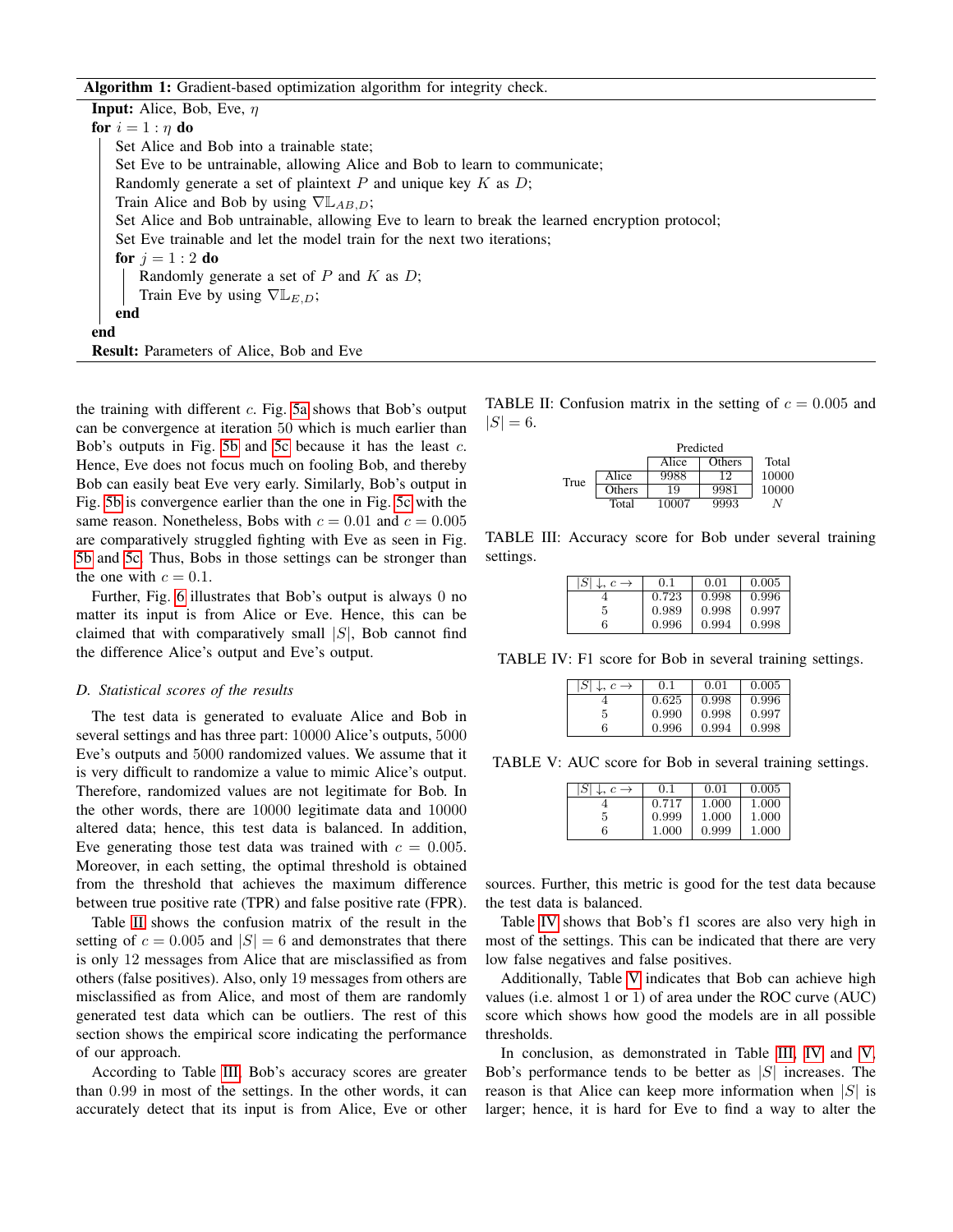<span id="page-5-1"></span>

Fig. 5: Bob's output over training iterations with  $|S| = 4$  and  $|P| = 16.$ 

information in the message without Bob's perceive. Further, the only setting that makes Bob result the significantly low performance is  $|S| = 4$  and  $c = 0.1$ . The reason is that it never adjusted itself with strong Eve as shown in Fig. [7](#page-5-3) in which most of the time, the distance between Alice's and Eve's outputs are clearly high compared to the distance in Fig. [4c.](#page-3-2)

## VIII. DISCUSSION AND FUTURE WORKS

<span id="page-5-0"></span>As can be seen in Section [VII,](#page-3-0) our approach in the form of adversarial neural cryptography can check the integrity of messages by the high score of accuracy. F1 and AUC indicate a

<span id="page-5-2"></span>

Fig. 6: Bob's output over training iterations with  $c = 0.01$ ,  $|S| = 1$  and  $|P| = 16$ .

<span id="page-5-3"></span>

Fig. 7: Distance between Alice's and Eve's outputs during the training with  $c = 0.1$ ,  $|S| = 4$  and  $|P| = 16$ .

good performance of our approach as well. However, some of our results are not satisfying because Eve is weak during their training, as demonstrated in the setting of  $c = 0.1$  and  $|S| =$ 4. Furthermore, the combination of encryption and integrity check is considered capable of being used in the real world by two schemes: *integration* and *mixture*.

First, in the *integration* scheme, we can integrate our approach to the one in [\[19\]](#page-7-2) which is discussed in Section [II-B.](#page-1-2) Specifically, plaintext  $P$  is extended with signature  $S$  by Alice in our scheme, and then  $P||S$  is encrypted by Alice in [\[19\]](#page-7-2) to obtain ciphertext  $C$ . Then,  $C$  is sent to Bob. Hence, although Eve can eavesdrop  $C$ , it cannot obtain plaintext  $P$ . Even in the worst case where Eve can perform a man-in-themiddle attack, alter some information in  $C$  and relay it to Bob, Bob can check its integrity by the procedure explained later. After Bob receives  $C$ , he can decrypt it by Bob in [\[19\]](#page-7-2) to obtain  $P||S$  and then check if  $P||S$  was altered by Bob in our approach. At last, if  $P||S$  is clean, Bob can obtain P. Fig. [8](#page-6-8) shows the mechanism of this scheme.

Second, in the *mixture* scheme, Alice's and Bob's architectures are massive since Alice has to encrypt plaintext P and add signature S; at the same time, and Bob needs to simultaneously decrypt ciphertext C and check its integrity.

We leave the study and comparison of those two schemes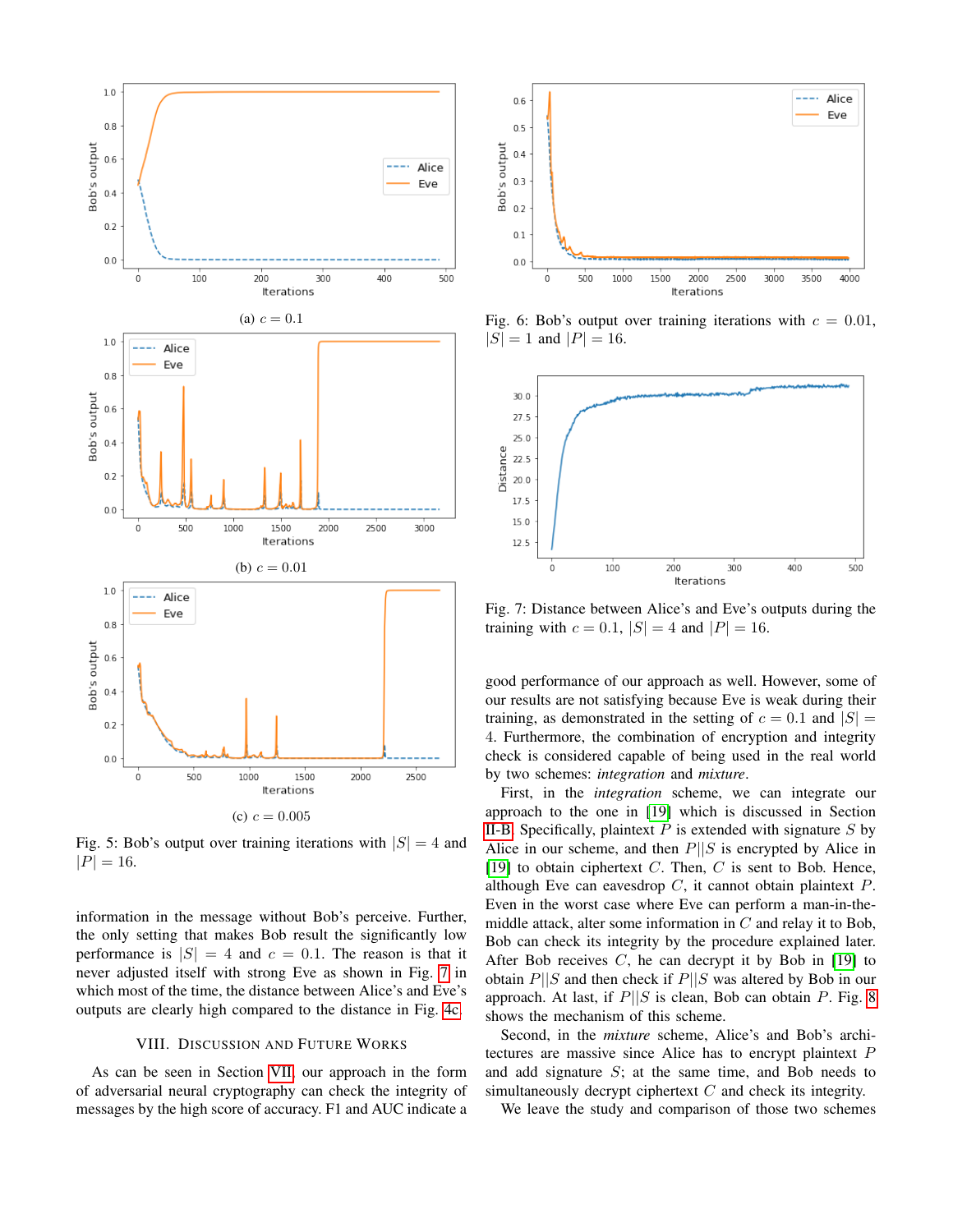<span id="page-6-8"></span>

Fig. 8: This is the integration scheme where the model in [\[19\]](#page-7-2) is integrated with our approach. That is, Alice in our model receives P and passes  $P||S$  to Alice in [\[19\]](#page-7-2) to produce C. Further, Bob in [19] receives  $C'$  and passes  $(P||S)_{Bob}$  to Bob in our model to check if it is legitimate. Eventually, after training, this scheme can provide the confidentiality and integration principles for the participants.

and the architecture and training refinement of the *mixture* scheme for future works.

In addition, to make the approach feasible to be practically used, it has to be robust to adversarial examples as described in [\[35\]](#page-7-18)–[\[38\]](#page-7-19) because if this approach is vulnerable to adversarial examples, an adversary can change the semantics of the plaintext to what he/she wants where the sender and the receiver do not notice about it. Such study is still an open problem and is left for future work on adversarial neural cryptography.

## IX. CONCLUSION

<span id="page-6-7"></span>This paper presents a methodology for performing an integrity check inspired by neural cryptography [\[19\]](#page-7-2). In particular, we use adversarial neural cryptography for performing an integrity check between participants in a secure communication channel. As a result, the receiver can test if incoming messages to see if they are altered; these tests are successful with an accuracy of greater than 99%.

We can summarize our contributions as follows:

- We provide a thorough, rigorous discussion of an integrity check mechanism between participants in a secure communication channel.
- We provide formal, mathematical functions and an optimization problem for training an adversarial neural cryptography architecture.
- The architectures of the sender, receiver, and adversary are designed by utilizing state-of-the-art models [\[19\]](#page-7-2), and trained with the refinement strategies discussed in the literature [\[18\]](#page-7-1).
- We provide detailed, reproducible instructions on the evaluation process, the training refinement, and the experiments that led to the results achieved.

While there is more work to do in some areas mentioned before, we believe these types of schemes can transform the way we will use neural networks in the security and privacy of data communications.

#### ACKNOWLEDGEMENTS

The authors thank the Department of Computer Science for their support under the Excellence Fund. This research was also funded, in part, by Rivas.AI Lab.

#### **REFERENCES**

- <span id="page-6-0"></span>[1] R. E. Blahut, *Cryptography and secure communication*. Cambridge University Press, 2014.
- <span id="page-6-1"></span>[2] H. Wang, N. Wang, and D.-Y. Yeung, "Collaborative deep learning for recommender systems," in *Proceedings of the 21th ACM SIGKDD international conference on knowledge discovery and data mining*, 2015, pp. 1235–1244.
- [3] Z. Jiang, A. Balu, C. Hegde, and S. Sarkar, "Collaborative deep learning in fixed topology networks," in *Advances in Neural Information Processing Systems*, 2017, pp. 5904–5914.
- <span id="page-6-2"></span>[4] H. Yin, W. Wang, H. Wang, L. Chen, and X. Zhou, "Spatial-aware hierarchical collaborative deep learning for poi recommendation," *IEEE Transactions on Knowledge and Data Engineering*, vol. 29, no. 11, pp. 2537–2551, 2017.
- <span id="page-6-3"></span>[5] P. Li, J. Li, Z. Huang, T. Li, C.-Z. Gao, S.-M. Yiu, and K. Chen, "Multikey privacy-preserving deep learning in cloud computing," *Future Generation Computer Systems*, vol. 74, pp. 76–85, 2017.
- [6] O.-A. Kwabena, Z. Qin, T. Zhuang, and Z. Qin, "Mscryptonet: Multischeme privacy-preserving deep learning in cloud computing," *IEEE Access*, vol. 7, pp. 29 344–29 354, 2019.
- [7] L. T. Phong, Y. Aono, T. Hayashi, L. Wang, and S. Moriai, "Privacypreserving deep learning via additively homomorphic encryption," *IEEE Transactions on Information Forensics and Security*, vol. 13, no. 5, pp. 1333–1345, 2018.
- <span id="page-6-4"></span>[8] R. Shokri and V. Shmatikov, "Privacy-preserving deep learning," in *Proceedings of the 22nd ACM SIGSAC conference on computer and communications security*, 2015, pp. 1310–1321.
- <span id="page-6-5"></span>[9] C. Gentry and D. Boneh, *A fully homomorphic encryption scheme*. Stanford university Stanford, 2009, vol. 20, no. 9.
- <span id="page-6-6"></span>[10] E. Volna, M. Kotyrba, V. Kocian, and M. Janosek, "Cryptography based on neural network." in *ECMS*, 2012, pp. 386–391.
- [11] H. Noura, A. E. Samhat, Y. Harkouss, and T. A. Yahiya, "Design and realization of a new neural block cipher," in *2015 International Conference on Applied Research in Computer Science and Engineering (ICAR)*. IEEE, 2015, pp. 1–6.